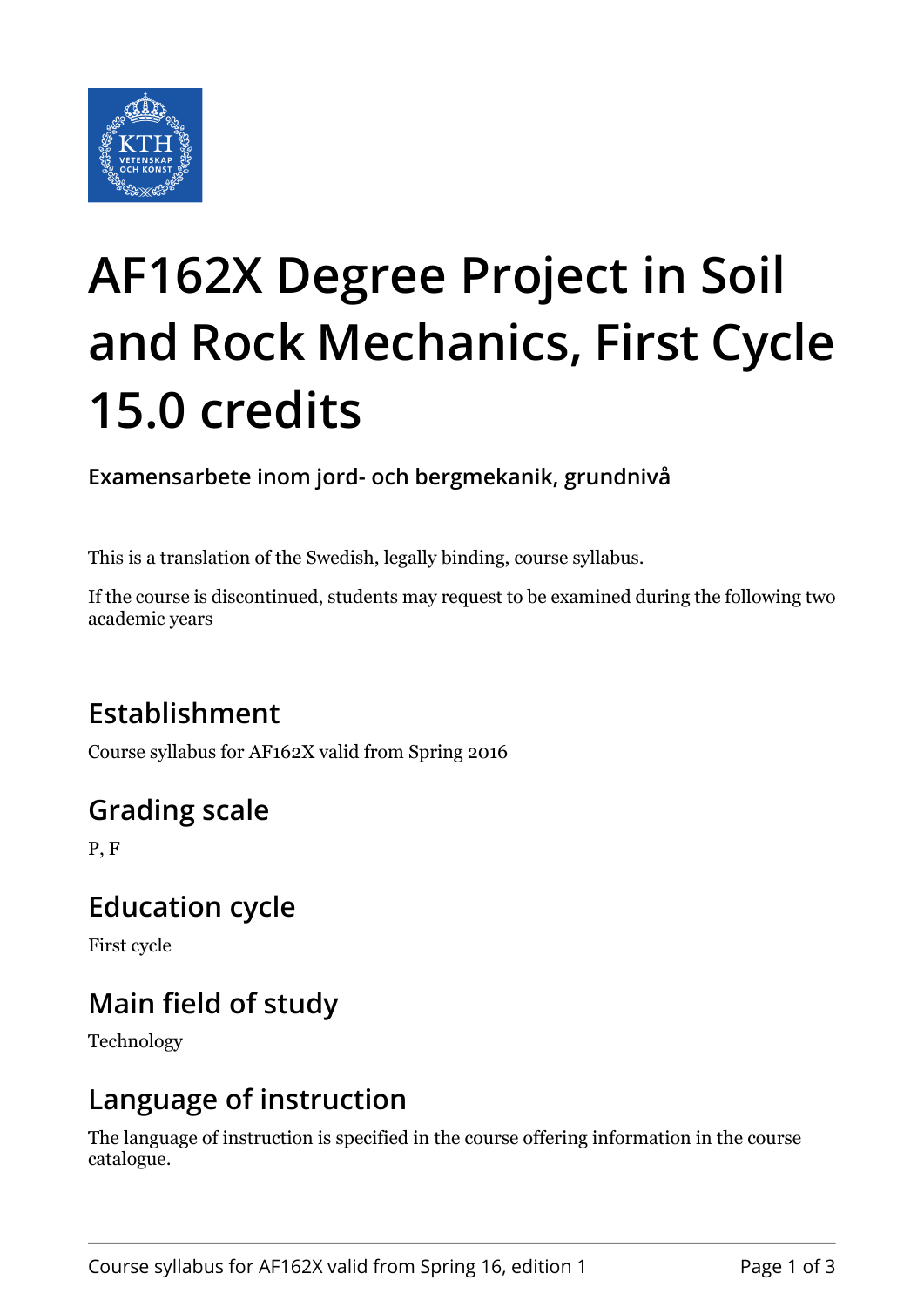# **Intended learning outcomes**

After completed degree project, the student should be able to

Show knowledge of the disciplinary foundation of the chosen subject area, applicable methods and orientation in current research and development as well as show advanced knowledge within some part of the subject area.

Demonstrate the ability to search, collect and use relevant information critically and identify the need for additional knowledge.

Demonstrate the ability to formulate, assess and handle problems and critically discuss phenomena, issues and situations.

Demonstrate the ability to plan, and with applicable methods, carry out assignments within given time frames.

After dialogue with different groups demonstrate the ability to orally and in writing account for and discuss information, problems and solutions.

Demonstrate the ability to exercise judgement considering relevant scientific, social and ethical aspects.

show a level of proficiency that is required to independently work within some part of the main technical field.

Demonstrate an understanding of the significance of a sustainable development within the subject area.

#### **Course contents**

The degree project should constitute a specialised study in the main field for first-cycle studies to satisfy the requirements for higher education qualification. The course is designed as a limited project of independent nature in soil and rock mechanics.

# **Disposition**

The course is conducted as a project and is performed individually or together with another student. The course is designed with organised supervision including controls during the course period.

## **Specific prerequisites**

A general condition is that a main part of the studies, at least 120 credits of which 60 credits with progressive specialisation for first-cycle studies within the main field of study, should be completed before the degree project may be started. It is the examiner that decide if the student has the specialisation that is intended and that the student completed the main part of the studies before degree project is started. Exemption can after assessment be granted by the director of first and second cycle education.